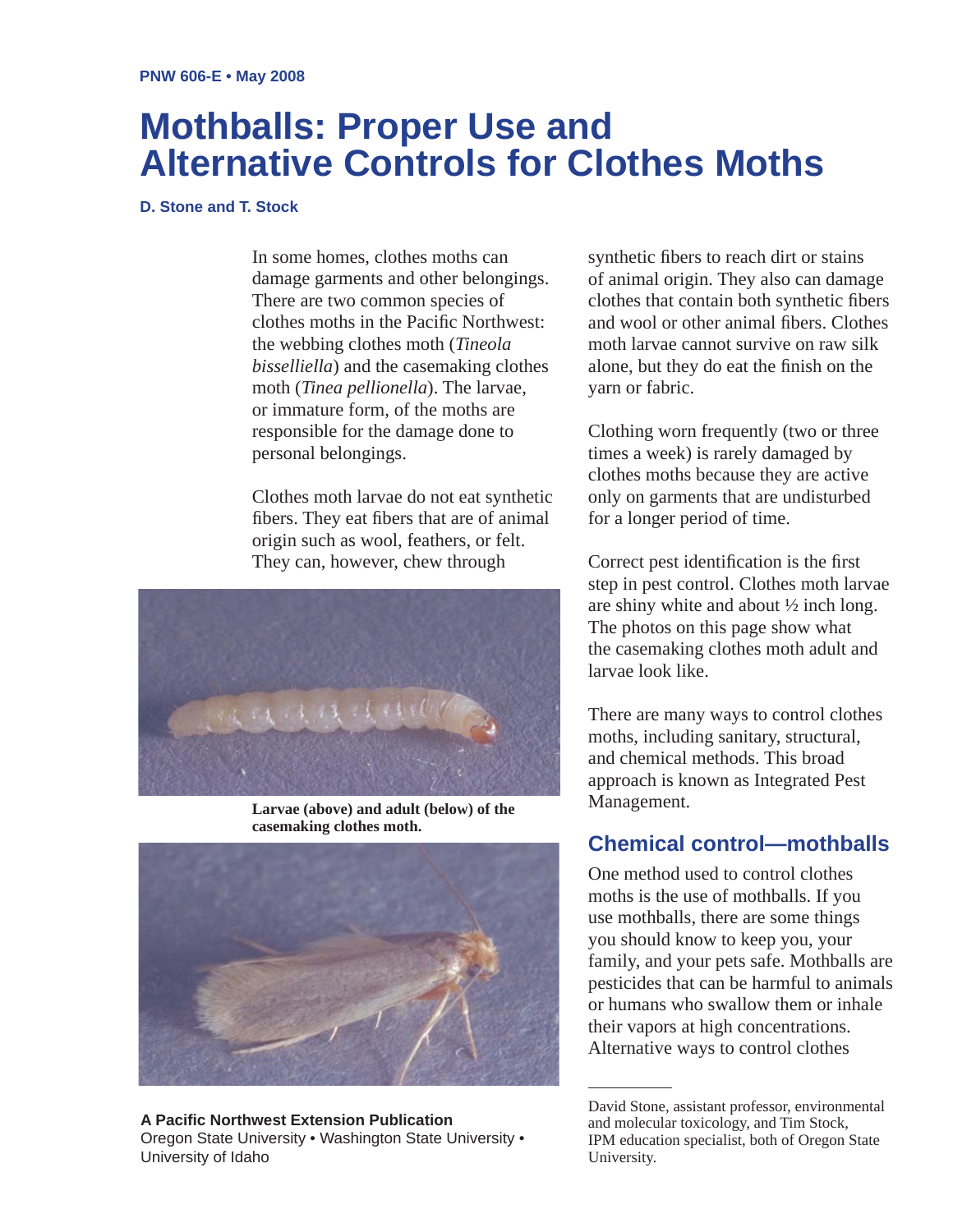

moths are presented below for those who prefer not to use mothballs or other chemical treatments.

Mothballs contain either naphthalene or paradichlorobenzene as active ingredients. Both chemicals are fumigants, meaning that their volatile chemicals will vaporize at lower temperatures, such as room temperature. Naphthalene has been associated with adverse health effects occurring from misuse of mothballs in the home. Symptoms of exposure to naphthalene include headache, nausea, dizziness, and difficulty breathing. Paradichlorobenzene is also a potential hazard, although typically less so compared to naphthalene.

Note that these two active ingredients are also found in other home-use products. This publication is focused on the legal use of products labeled for the control of clothes moths.

While most people are familiar with mothballs, these chemicals are also sold in several other forms to control clothes moths, including cakes, crystals, tablets, bars, and flakes. All of these products have one very important thing in common: they must be used according to the instructions on the label.

Following the label instructions will limit your exposure to these chemicals and control the pest most effectively. It is also a legal requirement. Never mix active ingredients, such as naphthalene and paradichlorobezene, when using mothballs.

Mothballs must be used in an airtight space, such as a garment bag or wellsealed container. Never place mothballs in an open closet or plastic garbage bag. Once vapors enter the home,

their odor can persist for a long time. People may experience symptoms or have to evacuate the home, resulting in stress and financial burden. The odor of mothballs can be detected at a few parts per billion in the air. (One part per billion is like several drops of water in an Olympic-size swimming pool.)

Never place mothballs in an area where young children or pets can reach them. Eating just one mothball containing naphthalene can damage a young child's red blood cells. Like any pesticide product, mothballs should be stored in a locked cabinet that is inaccessible to children.

#### **Common examples of mothball misuse**

Be wary of recommendations for mothball use in inappropriate sites and against incorrect pests. Remember, the only recommendation that counts is the product label. The label is a legal document, and its instructions must be followed, particularly regarding where mothballs may be used and which pests they will control. In 2006, the National Pesticide Information Center recorded 769 mothball-related incidents and 465 reports of misapplication. By following the label instructions, these issues can be avoided.

Mothballs should not be used inside attics, wall voids, crawl spaces, gardens, trash cans, or vehicles. Often, mothballs are used in these locations in an effort to control some pest other than clothes moths. These pests include squirrels, skunks, deer, mice, rats, dogs, cats, raccoons, moles, snakes, pigeons, and a variety of other animals. Any such use is illegal. Since mothballs are registered pesticides, it is illegal to use them in locations that are not on the label. In addition, manufacturers do not claim that